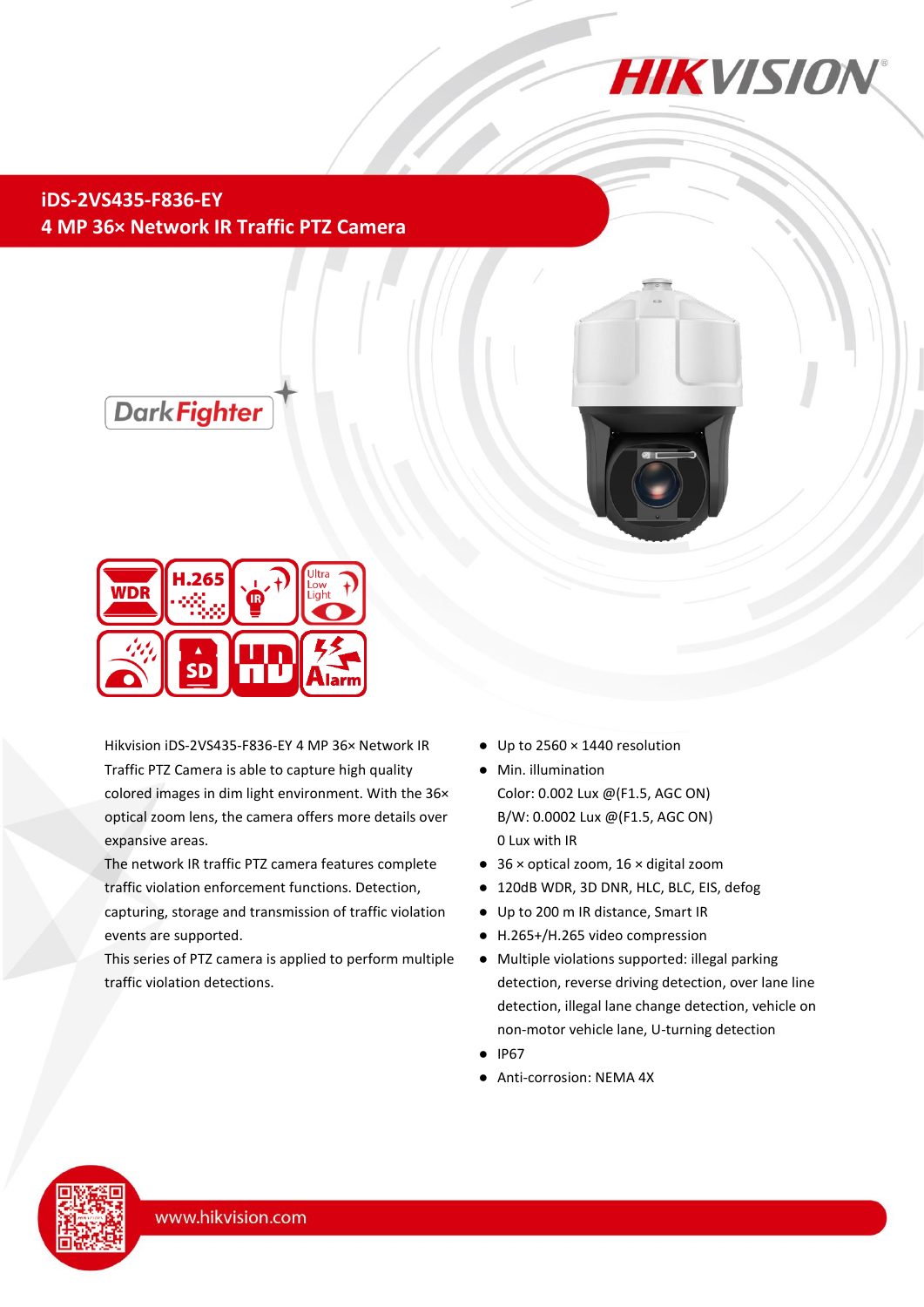

# **Specifications**

×

X

| <b>Camera Module</b>    |                                                                                                                                                               |  |  |  |
|-------------------------|---------------------------------------------------------------------------------------------------------------------------------------------------------------|--|--|--|
| Image Sensor            | 1/1.8" progressive scan CMOS                                                                                                                                  |  |  |  |
| Min. Illumination       | Color: 0.002 Lux @(F1.5, AGC ON); B/W: 0.0002 Lux @(F1.5, AGC ON); 0 Lux with<br>IR                                                                           |  |  |  |
| White Balance           | Auto/Manual/ATW (Auto-tracking White Balance)/Indoor/Outdoor/Fluorescent<br>Lamp/Sodium Lamp                                                                  |  |  |  |
| Gain                    | Auto/Manual                                                                                                                                                   |  |  |  |
| <b>Shutter Time</b>     | 1 to 1/30,000 s                                                                                                                                               |  |  |  |
| Day & Night             | IR Cut Filter                                                                                                                                                 |  |  |  |
| Digital Zoom            | $16 \times$                                                                                                                                                   |  |  |  |
| Privacy Mask            | 24 programmable privacy masks, mask color configurable                                                                                                        |  |  |  |
| Focus Mode              | Auto/Semi-automatic/Manual                                                                                                                                    |  |  |  |
| <b>WDR</b>              | 120 dB WDR                                                                                                                                                    |  |  |  |
| Lens                    |                                                                                                                                                               |  |  |  |
| Focal Length            | 5.7 to 205.2 mm, $36 \times$ optical zoom                                                                                                                     |  |  |  |
| Zoom Speed              | Approx. 4.4 s (optical lens, wide-tele)                                                                                                                       |  |  |  |
| Field of View           | Horizontal field of view: 59.8° to 2.0° (wide-tele)<br>Vertical field of view: 33.6° to 1.1° (wide-tele)<br>Diagonal field of view: 68.6° to 2.3° (wide-tele) |  |  |  |
| <b>Working Distance</b> | 10 to 1500 mm (wide-tele)                                                                                                                                     |  |  |  |
| Aperture Range          | F1.5 to F4.5                                                                                                                                                  |  |  |  |
| <b>Illuminator</b>      |                                                                                                                                                               |  |  |  |
| IR Distance             | Up to 200 m                                                                                                                                                   |  |  |  |
| Smart IR                | Yes                                                                                                                                                           |  |  |  |
| <b>PTZ</b>              |                                                                                                                                                               |  |  |  |
| Movement Range (Pan)    | 360°, endless                                                                                                                                                 |  |  |  |
| Pan Speed               | Configurable, from 0.1°/s to 210°/s. Preset speed: 280°/s                                                                                                     |  |  |  |
| Movement Range (Tilt)   | 20° to 90°, autoflip                                                                                                                                          |  |  |  |
| <b>Tilt Speed</b>       | Configurable, from 0.1°/s to 150°/s. Preset speed: 250°/s                                                                                                     |  |  |  |
| Proportional Zoom       | Yes                                                                                                                                                           |  |  |  |
| Presets                 | 300                                                                                                                                                           |  |  |  |
| Patrol Scan             | 8 patrols, up to 32 presets for each patrol                                                                                                                   |  |  |  |
| Pattern                 | 4 pattern scans, record time over 10 minutes for each scan                                                                                                    |  |  |  |
| Power-off Memory        | Yes                                                                                                                                                           |  |  |  |
| Park Action             | Preset/Pattern Scan/Patrol Scan/Auto Scan/Tilt Scan/Random Scan/Frame<br>Scan/Panorama Scan                                                                   |  |  |  |
| 3D Positioning          | Yes                                                                                                                                                           |  |  |  |
| PTZ Position Display    | ON/OFF                                                                                                                                                        |  |  |  |
| <b>Preset Freezing</b>  | Yes                                                                                                                                                           |  |  |  |
|                         |                                                                                                                                                               |  |  |  |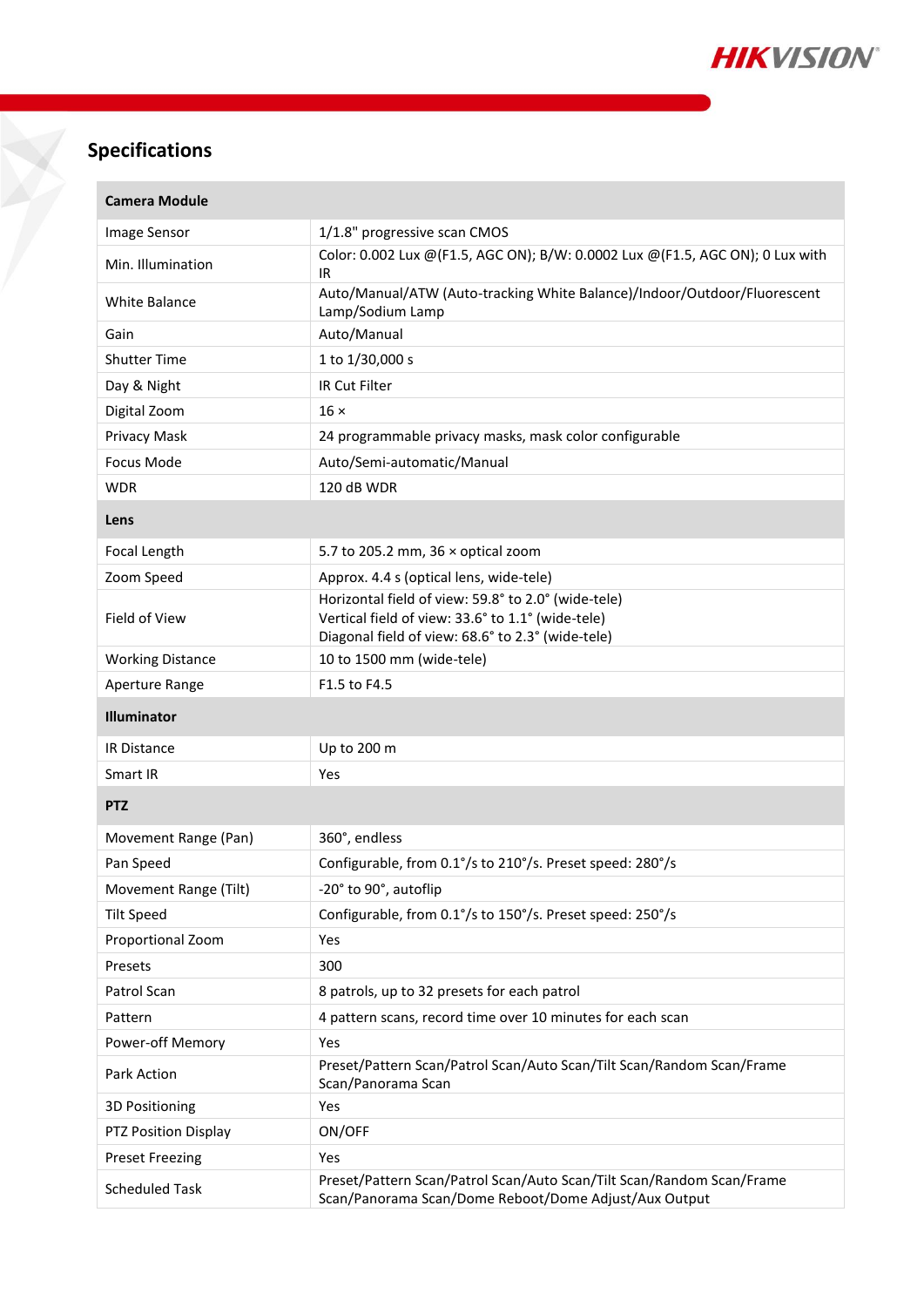

| <b>Compression Standard</b> |  |
|-----------------------------|--|
|-----------------------------|--|

| Video Compression        | Main Stream: H.265+/H.265/H.264+/H.264<br>Sub-stream: H.265/H.264/MJPEG<br>Third Stream: H.265/H.264/MJPEG |  |  |
|--------------------------|------------------------------------------------------------------------------------------------------------|--|--|
| $H.264$ Type             | Baseline profile/main profile/high profile                                                                 |  |  |
| $H.264+$                 | <b>Yes</b>                                                                                                 |  |  |
| H.265 Type               | Main profile                                                                                               |  |  |
| $H.265+$                 | Yes                                                                                                        |  |  |
| Video Bitrate            | 32 Kbps to 16384 Kbps                                                                                      |  |  |
| <b>Audio Compression</b> | G.711alaw/G.711ulaw/G.722.1/G.726/MP2L2/PCM                                                                |  |  |
| Audio Bitrate            | 64 Kbps (G.711)/16 Kbps (G.722.1)/16 Kbps (G.726)/32 Kbps to 192 Kbps(MP2L2)                               |  |  |
| <b>SVC</b>               | Yes                                                                                                        |  |  |

#### **Smart Features**

| <b>Basic Event</b>                 | Motion detection, video tampering detection, alarm input, alarm output,<br>exception (HDD full, HDD error, illegal login, network disconnected, IP address<br>conflict)  |
|------------------------------------|--------------------------------------------------------------------------------------------------------------------------------------------------------------------------|
| <b>Smart Event</b>                 | Audio exception detection                                                                                                                                                |
| <b>Traffic Violation Detection</b> | Illegal parking detection, reverse driving detection, over lane line detection, illegal<br>lane change detection, vehicle on non-motor vehicle lane, U-turning detection |
| Alarm Linkage                      | Alarm actions, such as Preset, Patrol Scan, Pattern Scan, Trigger Recording, Notify<br>Surveillance Center, Upload to FTP/Memory Card/NAS, Send Email, etc.              |
| Smart Record                       | ANR (Automatic Network Replenishment)                                                                                                                                    |
| Region of Interest                 | Main stream, sub-stream, and third stream respectively support 8 fixed areas.                                                                                            |

**Image**

| $2560 \times 1440$                                                                                                                                                             |  |  |  |
|--------------------------------------------------------------------------------------------------------------------------------------------------------------------------------|--|--|--|
| 50Hz: 50 fps (2560 × 1440, 1920 × 1080, 1280 × 960, 1280 × 720)<br>60Hz: 60 fps (2560 × 1440, 1920 × 1080, 1280 × 960, 1280 × 720)                                             |  |  |  |
| 50Hz: 25fps (704 $\times$ 576, 640 $\times$ 480, 352 $\times$ 288)<br>60Hz: 30fps (704 $\times$ 480, 640 $\times$ 480, 352 $\times$ 240)                                       |  |  |  |
| 50Hz: 25fps (1920 × 1080, 1280 × 960, 1280 × 720, 704 × 576, 640 × 480, 352 ×<br>288)<br>60Hz: 30fps (1920 × 1080, 1280 × 960, 1280 × 720, 704 × 480, 640 × 480, 352 ×<br>240) |  |  |  |
| BLC, HLC, defog, 3D DNR, EIS, regional exposure, regional focus                                                                                                                |  |  |  |
|                                                                                                                                                                                |  |  |  |
| Built-in memory card slot, support microSD/SDHC/SDXC, up to 256 GB; NAS (NFS,<br>SMB/CIFS), ANR                                                                                |  |  |  |
| IPv4/IPv6, HTTP, HTTPS, 802.1x, QoS, FTP, SMTP, UPnP, SNMP, DNS, DDNS, NTP,<br>RTSP, RTCP, RTP, TCP/IP, DHCP, PPPoE, Bonjour                                                   |  |  |  |
| Onvif (profile S, profile G), SDK, ISAPI                                                                                                                                       |  |  |  |
| Up to 20 channels                                                                                                                                                              |  |  |  |
| Up to 32 users. 3 user levels, administrator, operator and user                                                                                                                |  |  |  |
| User authentication (ID and PW), Host authentication (MAC address); HTTPS<br>encryption; IEEE 802.1x port-based network access control; IP address filtering                   |  |  |  |
| iDS-TP50-12DT(4T)                                                                                                                                                              |  |  |  |
| IE8+, Chrome 31-44, Firefox 30-51, Safari 8.0-11                                                                                                                               |  |  |  |
|                                                                                                                                                                                |  |  |  |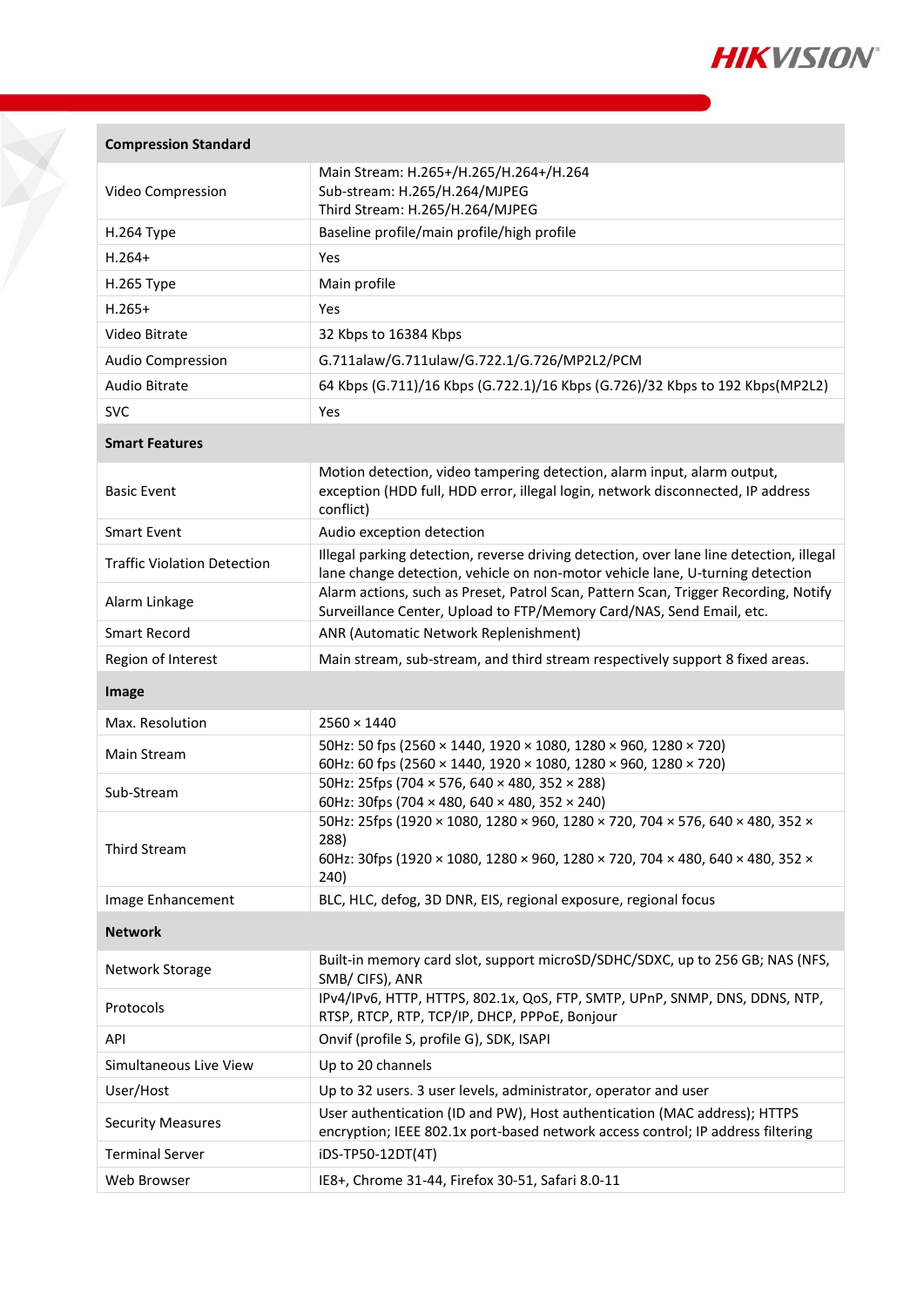

### **Interface**

| Audio                      | 1-ch audio input, 2.0 to 2.4Vp-p, 1k Ohm $\pm$ 10%<br>1-ch audio output, line level, impedance: $600\Omega$                                    |  |  |  |
|----------------------------|------------------------------------------------------------------------------------------------------------------------------------------------|--|--|--|
| Alarm                      | 7-ch alarm input/2-ch alarm output                                                                                                             |  |  |  |
| Network Interface          | 1 RJ45 10 M/100 M Ethernet interface                                                                                                           |  |  |  |
| RS-485                     | Half duplex, HIKVISION, Pelco-P, Pelco-D, self-adaptive                                                                                        |  |  |  |
| Video Out                  | 1.0 V [p-p]/75 $\Omega$ , NTSC (or PAL) composite, BNC connector                                                                               |  |  |  |
| General                    |                                                                                                                                                |  |  |  |
|                            |                                                                                                                                                |  |  |  |
| Power                      | 24 VAC, max. 60 W, including max. 18 W for IR and max. 6 W for heater<br>Hi-PoE, max. 50 W, including max. 18 W for IR and max. 6 W for heater |  |  |  |
| <b>Working Environment</b> | Temperature: -40°C to 70°C (-40°F to 158°F), humidity: $\leq$ 95%                                                                              |  |  |  |
| <b>Protection Level</b>    | IP67, NEMA 4X anti-corrosion                                                                                                                   |  |  |  |
| Material                   | ADC12                                                                                                                                          |  |  |  |
| Dimension                  | $\Phi$ 267 mm × 410 mm ( $\Phi$ 10.51" × 16.14")                                                                                               |  |  |  |

## **DORI**

The DORI (detect, observe, recognize, identify) distance gives the general idea of the camera ability to distinguish persons or objects within its field of view. It is calculated based on the camera sensor specification and the criteria given by EN 62676-4: 2015.

| <b>DORI</b>     | <b>Detect</b>        | <b>Observe</b>       | Recognize           | <b>Identify</b>    |
|-----------------|----------------------|----------------------|---------------------|--------------------|
| Definition      | $25 \text{ px/m}$    | $63 \text{ px/m}$    | $125 \text{ px/m}$  | $250 \text{ px/m}$ |
| Distance (Tele) | 2786.2 m (9141.1 ft) | 1105.6 m (3627.4 ft) | 557.2 m (1828.2 ft) | 278.6 m (914.1 ft) |

## **Available Models**

iDS-2VS435-F836-EY

### **Dimension**

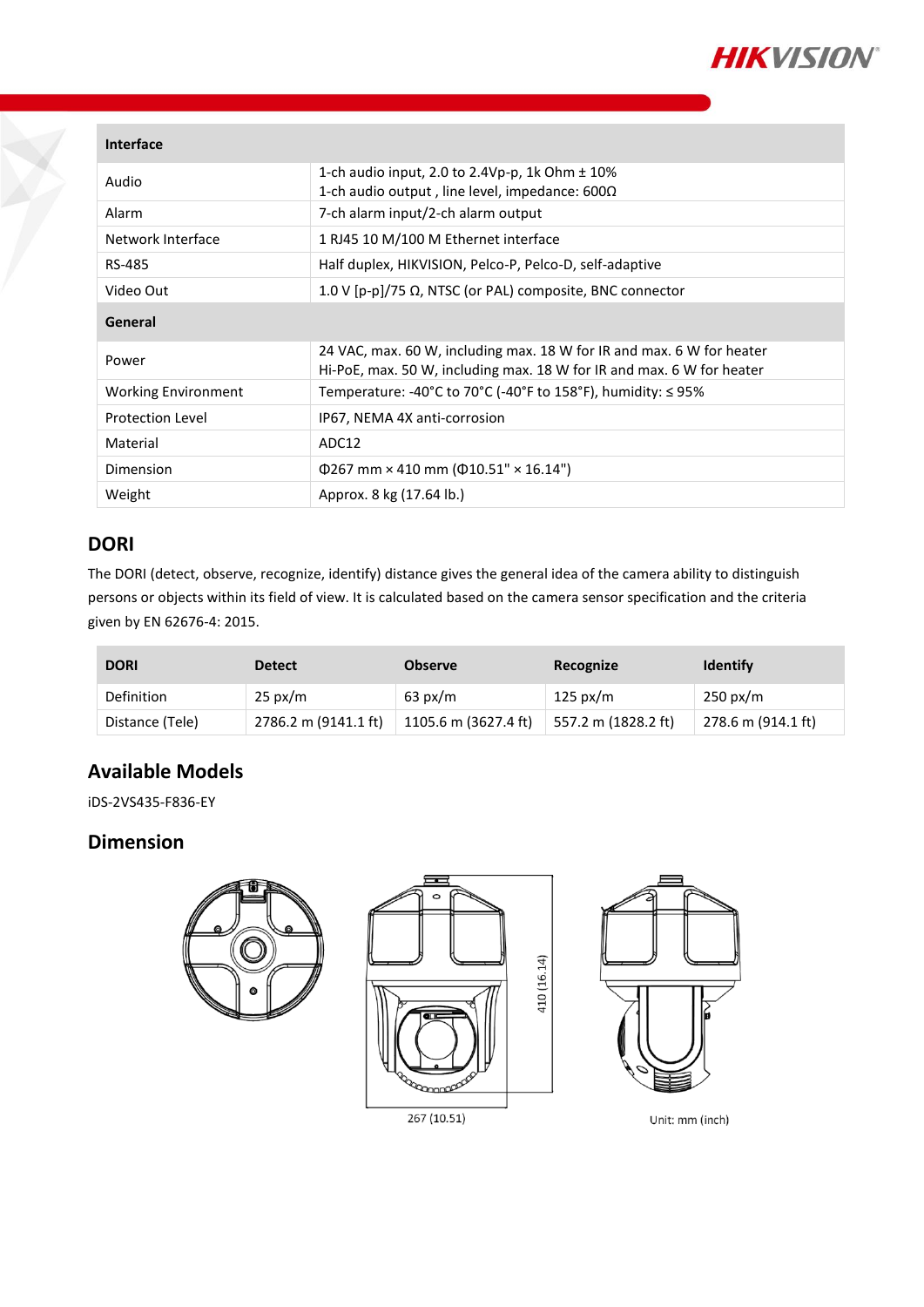

## **Accessory**

### **Included**



DS-1681ZJ Installation Adapter

### **Optional**



DS-1602ZJ-AKS Wall Mount



DS-1662ZJ-AC Pendant Mount



DS-1602ZJ-BOX-Y Wall Mount with Junction Box



TEAC-66-243000V (EU) MKAC-66-243000U (USA) TEAC-66-243000VB (UK) Power adapter



DS-1604ZJ-BOX-Y Wall Mount with Junction Box



LAS60-57CN-RJ45 Hi-PoE Midspan



DS-1604ZJ-BOX-Corner-Y Corner Mount with Junction Box